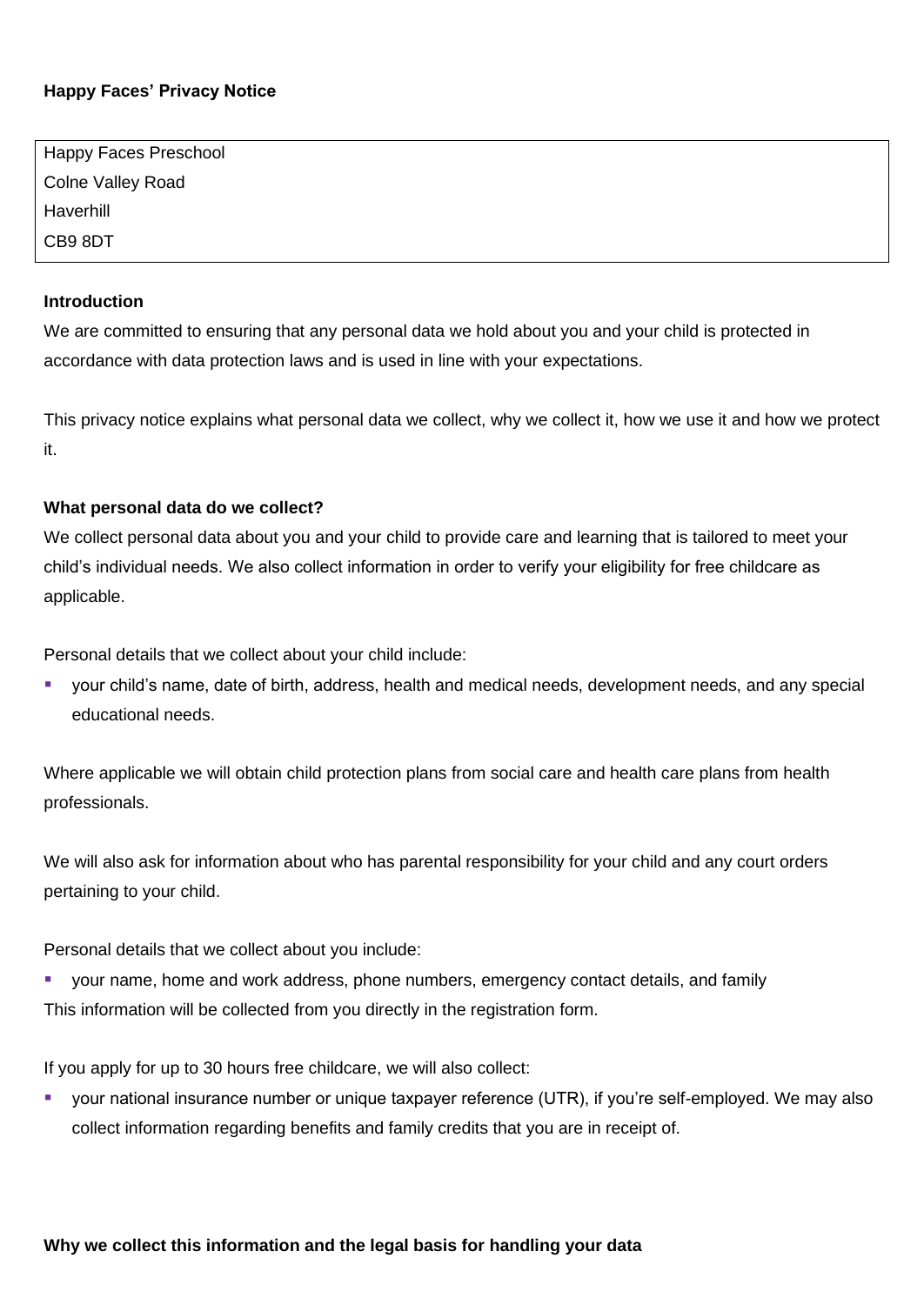We use personal data about you and your child in order to provide childcare services and fulfil the contractual arrangement you have entered into. This includes using your data to:

- contact you in case of an emergency
- to support your child's wellbeing and development
- to manage any special educational, health or medical needs of your child whilst at Happy Faces Preschool
- to carry out regular assessment of your child's progress and to identify any areas of concern
- to maintain contact with you about your child's progress and respond to any questions you may have
- to process your claim for up to 30 hours free childcare (only where applicable)
- to keep you updated with information about our service

With your consent, we will also record your child's activities for their individual learning record. This may include photographs and videos. You will have the opportunity to withdraw your consent at any time, for images taken by confirming so in writing.

We have a legal obligation to process safeguarding related data about your child should we have concerns about their welfare. We also have a legal obligation to transfer records and certain information about your child to the school that your child will be attending (see *Transfer of Records* policy).

#### **Who we share your data with**

In order for us to deliver childcare services we will also share your data as required with the following categories of recipients:

- Ofsted during an inspection or following a complaint about our service
- **E** banking services to process chip and pin and/or direct debit payments (as applicable)
- the Local Authority (where you claim up to 30 hours free childcare as applicable)
- the government's eligibility checker (as above)
- our insurance underwriter (if applicable)
- our setting software management provider
- the school that your child will be attending

We will also share your data if:

- We are legally required to do so, for example, by law, by a court or the Charity Commission;
- to enforce or apply the terms and conditions of your contract with us;
- to protect your child and other children; for example by sharing information with social care or the police;
- it is necessary to protect our/or others rights, property or safety
- We transfer the management of the setting, in which case [I/we] may disclose your personal data to the prospective buyer so they may continue the service in the same way.

We will never share your data with any other organisation to use for their own purposes